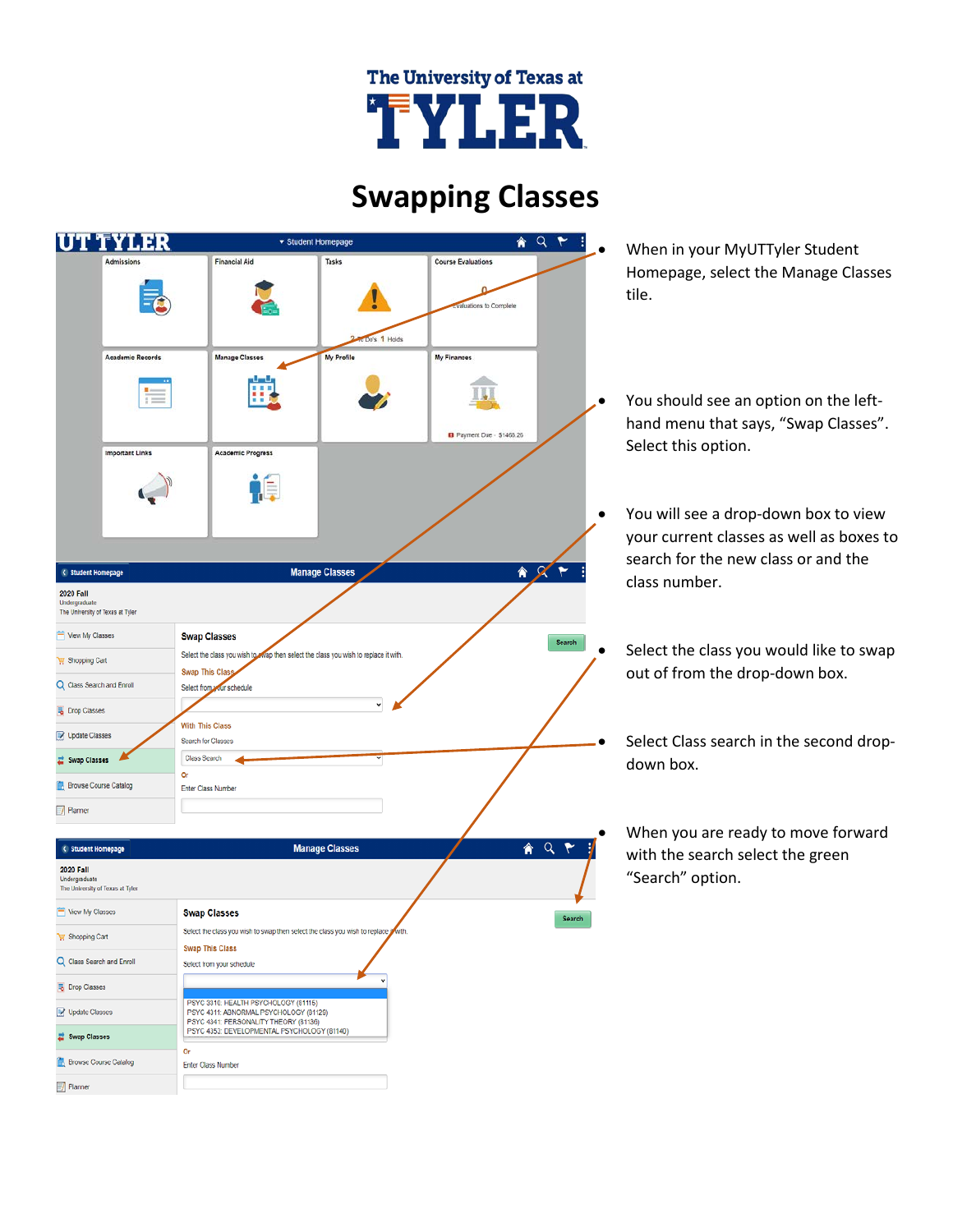

• You should now see a class search page where you can view recently searched classes or search for new classes.

Use the additional ways to search options to search classes by subject, catalog number, or the instructors last name.

• Once you have found the course you would like to swap into select that class.

• Now review your selections. The first Step will show you the class you have selected to swap into. Confirm this selection by selecting "Next" in the top right corner.

Step 2 allows you to enter a permission code in the indicated box.

When you are ready to move forward either with or without a permission code, select the green "Accept" option.

Step 3 is to confirm the total swap request. Make sure that the course information is correct for both the class you are dropping and the class you are adding. When you are ready to move forward select the green "Submit" option.